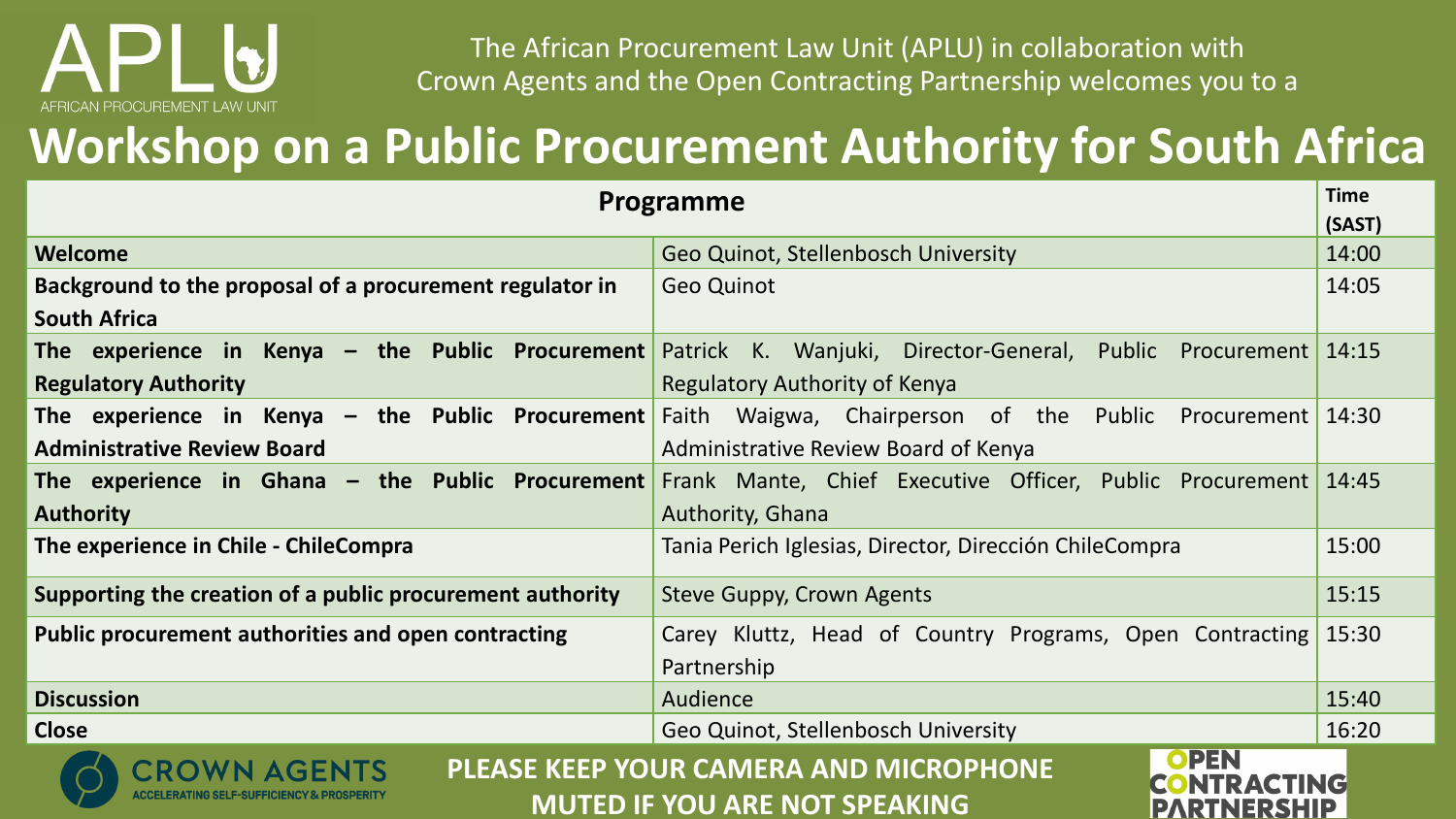

State Tender Board - State Tender Board Act 86 of 1968

- Regulatory
- Operational

Public Finance Management Act 1 of 1999 + Local Government: Municipal Finance Management Act 56 of 2003

- Double decentralization
- SCM office in NT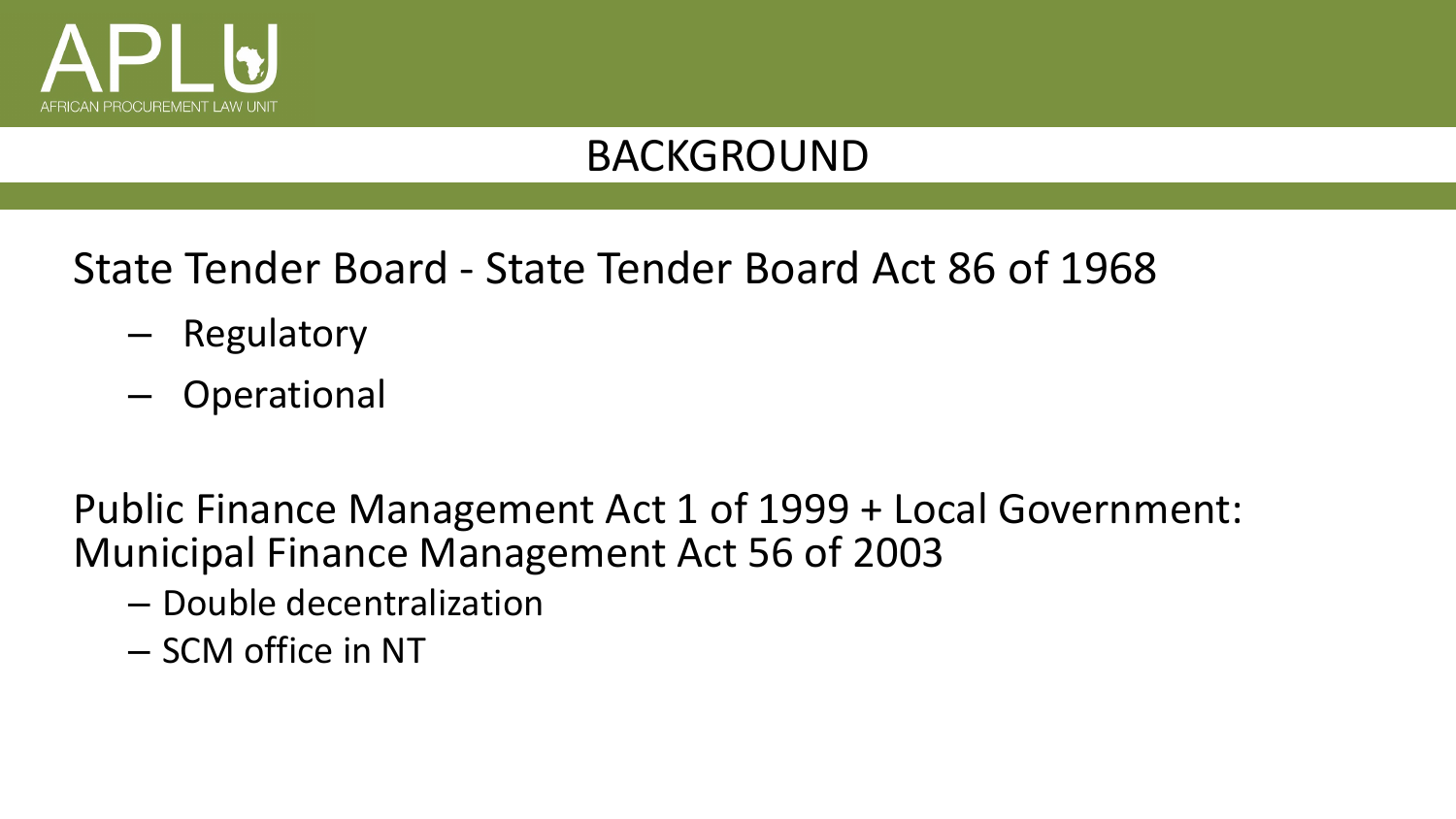

2013: Office of the Chief Procurement Officer (OCPO)

2012 Budget: "NT will appoint a Chief Procurement Officer who will have overall responsibility for monitoring procurement across government"

2013 Budget: "The process for setting up the Chief Procurement Office in the National Treasury has begun in earnest and I shall soon be able to announce the name of a Chief Procurement Officer. A project team seconded from state agencies and the private sector has identified four main streams of work, involving immediate remedial actions, improving the current system, standardising the procurement of critical items across all government and the long-term modernisation of the entire system."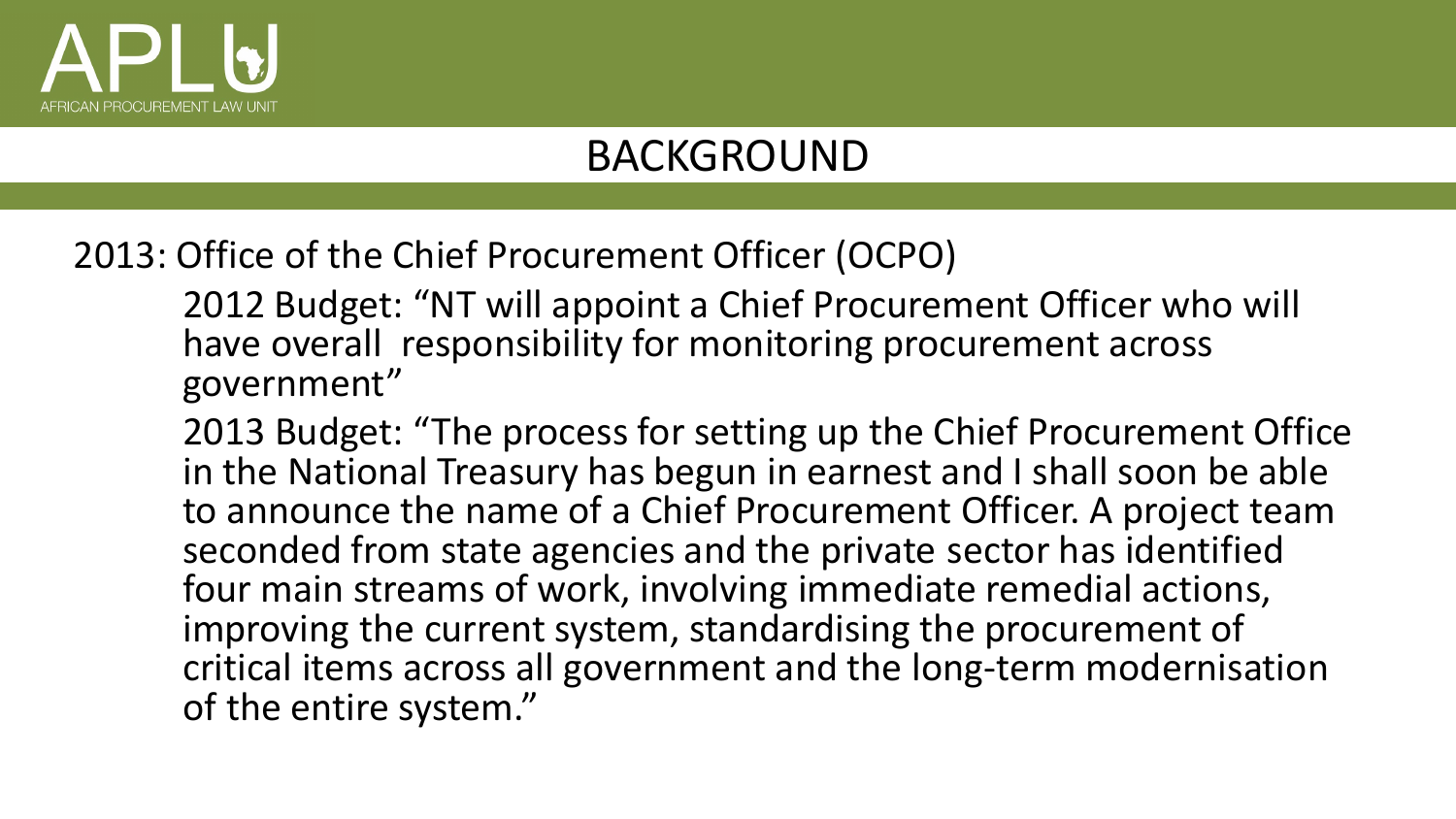

Quinot, G. (2014) *An Institutional Legal Structure for Regulating Public Procurement in South Africa - Research report on the feasibility of specific legislation for National Treasury's newly established Office of the Chief Procurement Officer* 

Brunette, R., Klaaren, J. (2020). Reforming the Public Procurement System in South Africa. *Position Papers on State Reform*. Public Affairs Research Institute.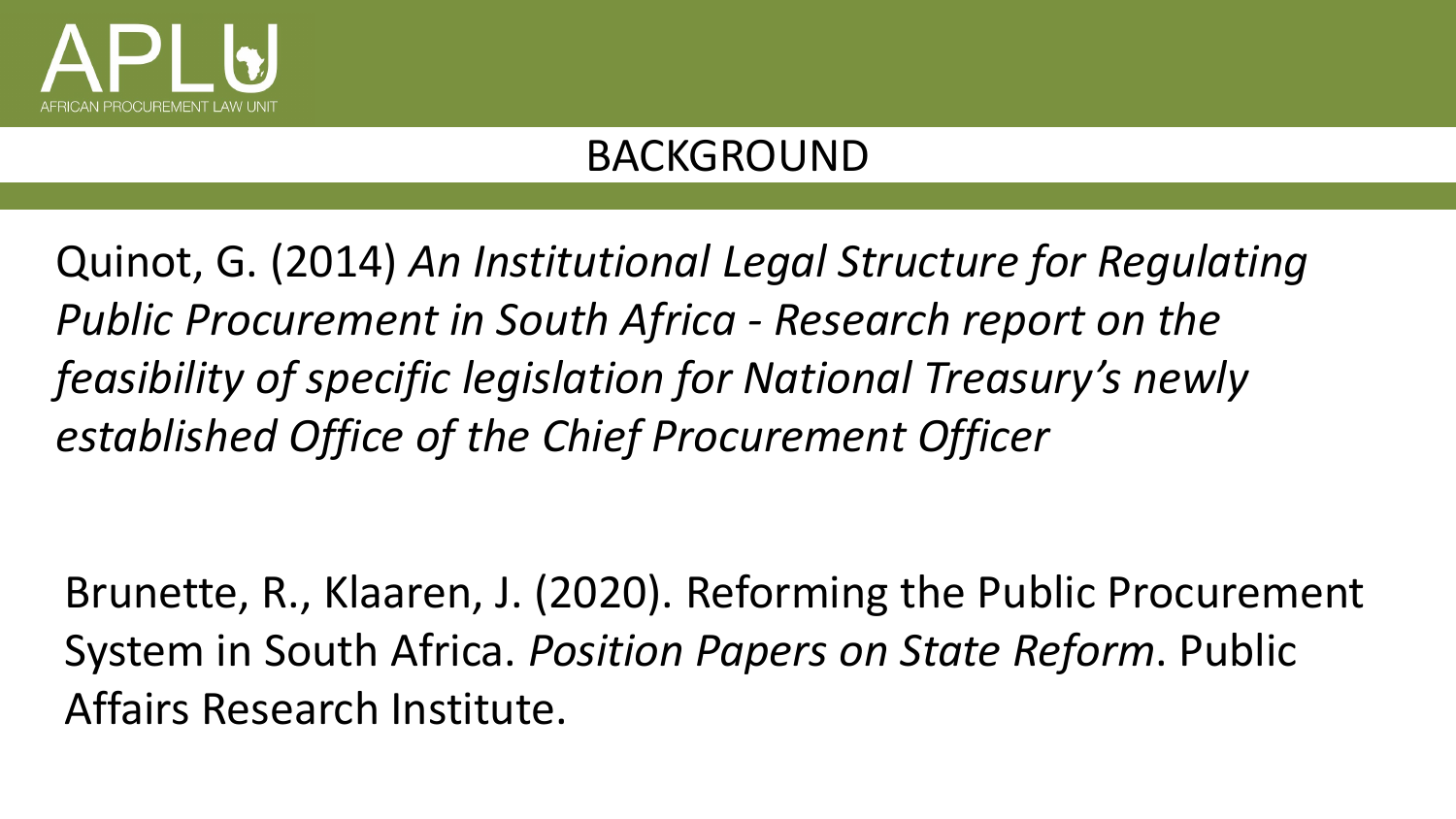

#### **Draft Public Procurement Bill, 2020**

- **Public Procurement Regulator**
- *(a)* ensure that institutions comply with this Act and engage in the prudent spending …
- *(b)* guide and support officials and institutions to ensure compliance with this Act and in doing so—
- (i) provide advice and assistance to institutions;
- (ii) develop, promote and support the training and professional development …
- *(c)* promote & ensure the integrity of the procurement system and monitor and integrate revisions and learning …
- *(d)* develop and implement measures to ensure transparency … and promote public involvement …
- *(e)* intervene by taking appropriate steps to address a serious or persistent material breach of this Act …
- *(f)* reconsider decisions of institutions where necessary …
- *(g)* monitor the changes effected and revisions proposed to the procurement system by other organs of state …
- *(h)* continuously revise and provide guidance …
- *(i)* establish and maintain registers for bidders and suppliers debarred …
- *(j)* create and maintain one or more databases …
- *(k)* promote the use of technology in procurement;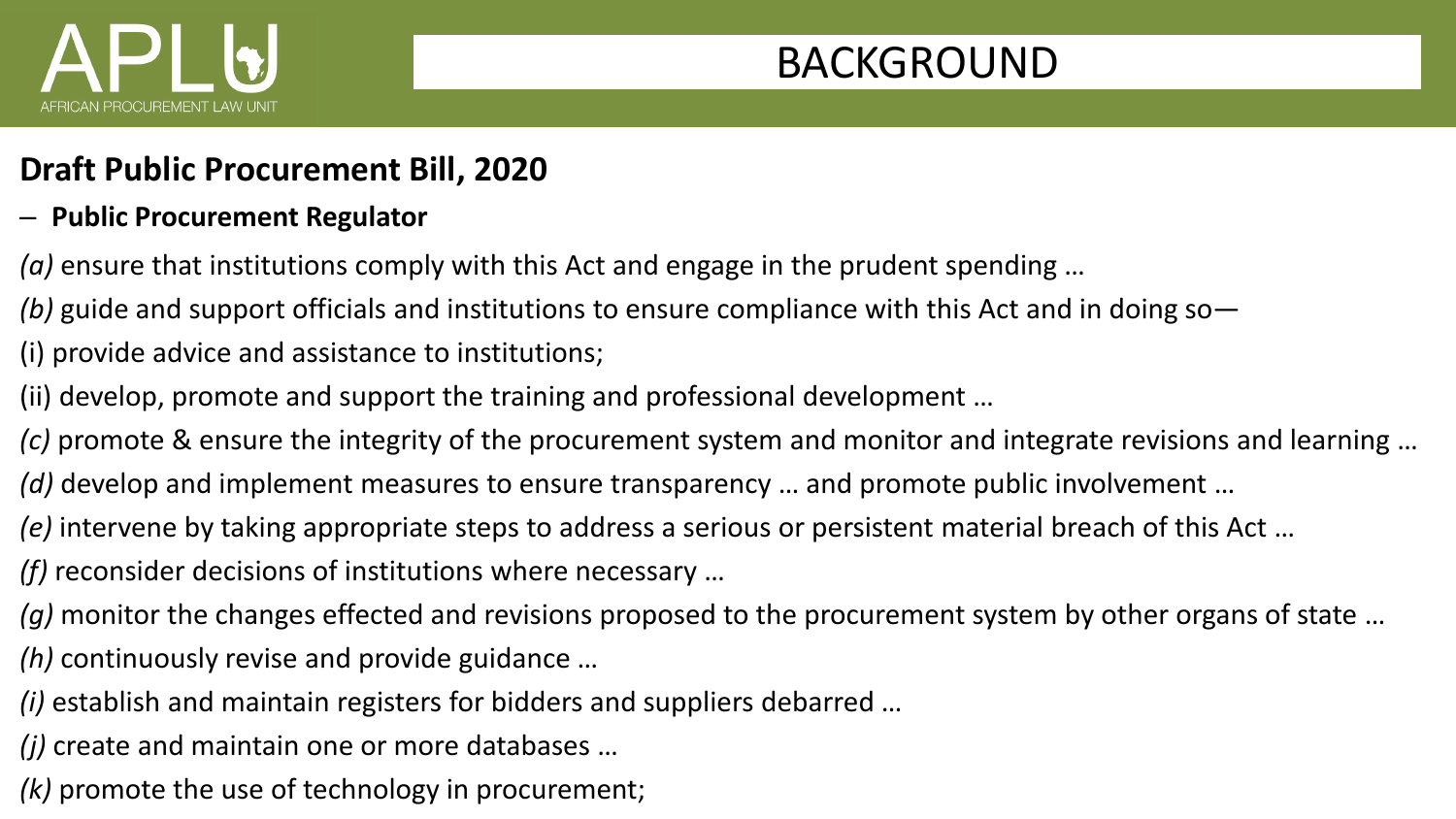

#### **Judicial Commission of Inquiry into State Capture Report (Part 1 Vol III)**

– Anti-Corruption Authority or Agency of South Africa (ACASA)/ Public Procurement Anti- Corruption Agency (PPACA).

"In the view of the Commission and for the reasons which follow, the appropriate starting point for any scheme of reform must include the establishment of a single, multi-functional, properly resourced and independent anti-corruption authority with a mandate to confront the abuses inherent in the present system."

"It is a fundamental feature of the Agency that it be independent. There has however been lengthy judicial debate on the question whether such independence can be achieved within a government department or by an entity under Ministerial control. That debate requires careful consideration.

The question is a simple one but the answer is fundamental to the Commission's recommendations – put bluntly: should supervision of the procurement system be located within a government department but with assurances of full independence or must it be located outside of Government control?"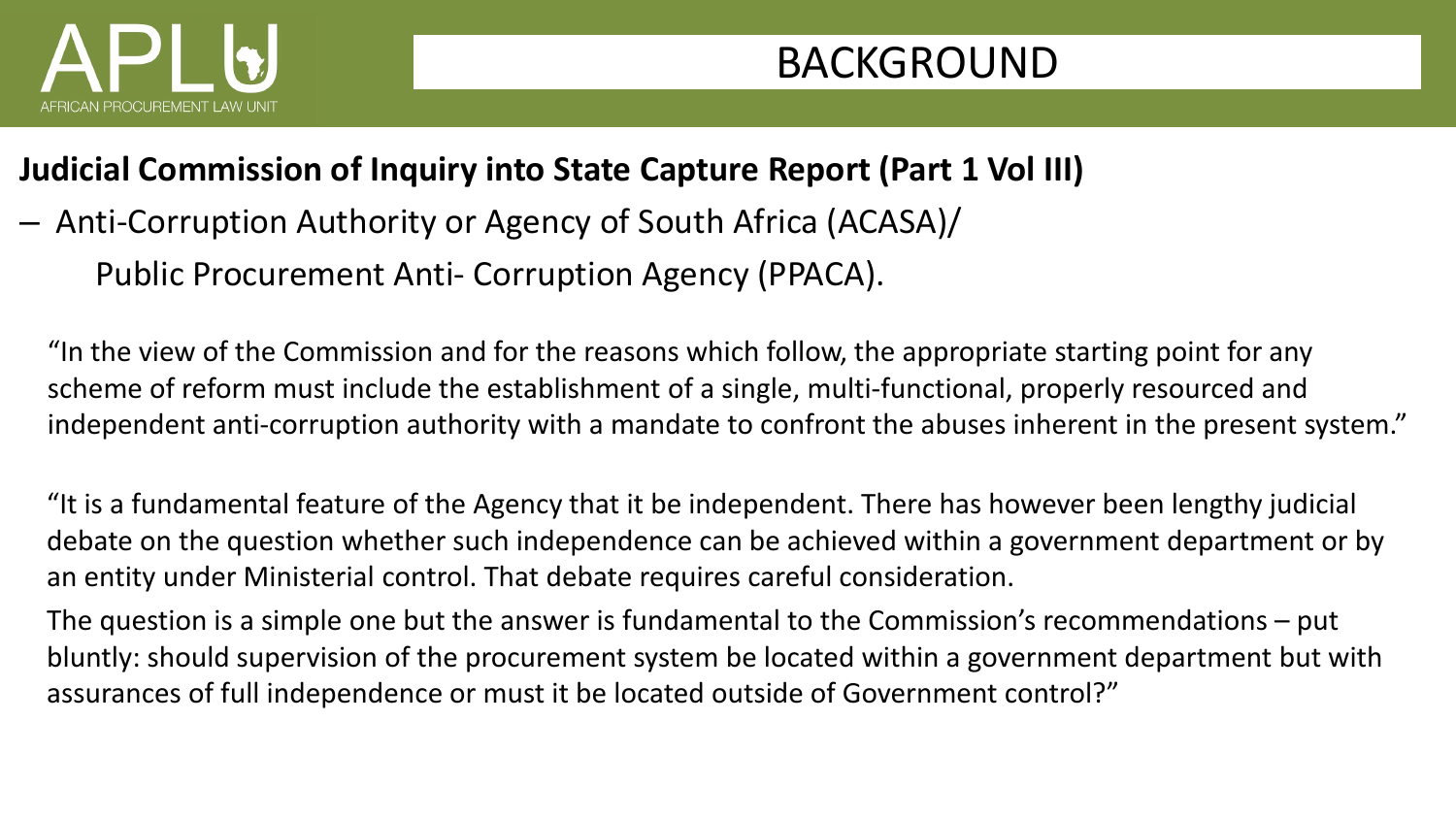

#### **Judicial Commission of Inquiry into State Capture Report (Part 1 Vol III)**

– Anti-Corruption Authority or Agency of SA South Africa (ACASA)/

Public Procurement Anti- Corruption Agency (PPACA).

"South Africa requires an anti-corruption body free from political oversight and able to combat corruption with fresh and concentrated energy. Public trust will not otherwise be re-established in the procurement system. The ultimate responsibility for leading the fight against corruption in public procurement cannot again be left to a government department or be subject to Ministerial control. What is required are specialised oversight and monitoring authorities which operate upon the basis that they are independent in the full and untrammelled sense, i.e. that they are subject only to the Constitution and the Law. This also implies that the choice of officials who will lead and staff such bodies is not left in the discretion of Government. Such appointments must be in accordance with a transparent procedure in a public process."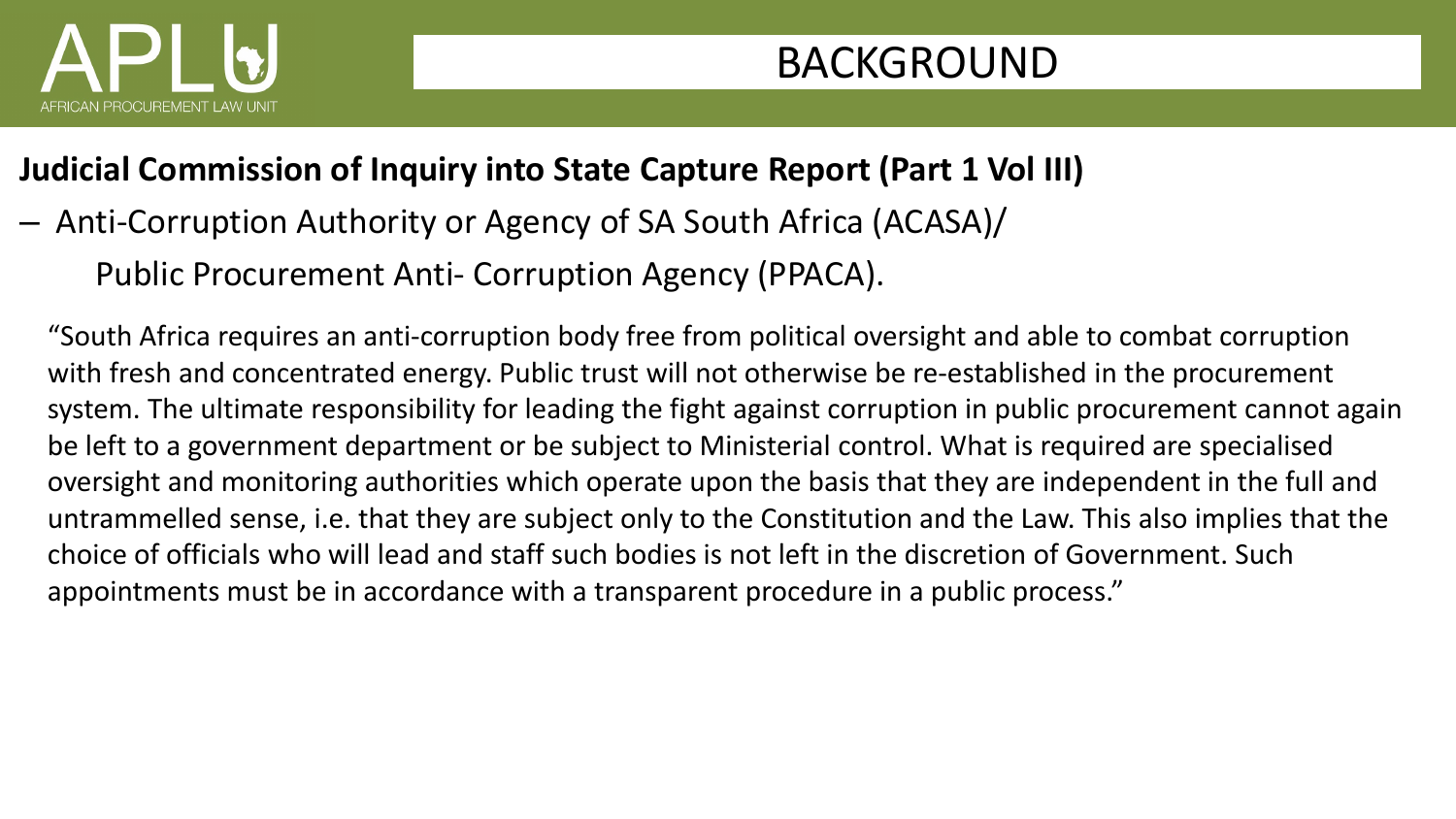

#### **Judicial Commission of Inquiry into State Capture Report (Part 1 Vol III)**

– Anti-Corruption Authority or Agency of SA South Africa (ACASA)/ Public Procurement Anti- Corruption Agency (PPACA)

"The Commission must make it clear that it does not seek to question the vital leadership role of National Treasury in the design and oversight of the public procurement system in general. The Commission endorses many of the proposals contained in the Bill which will serve to centralise and strengthen public procurement standards. Nonetheless and for reasons already made clear it is not appropriate that any government department be tasked to lead the fight against corruption in public procurement. The vulnerability of any government department to undue political interference remains and will always remain and the answer to state capture does not lie in replicating the very same features that allowed state capture to succeed in the first place."